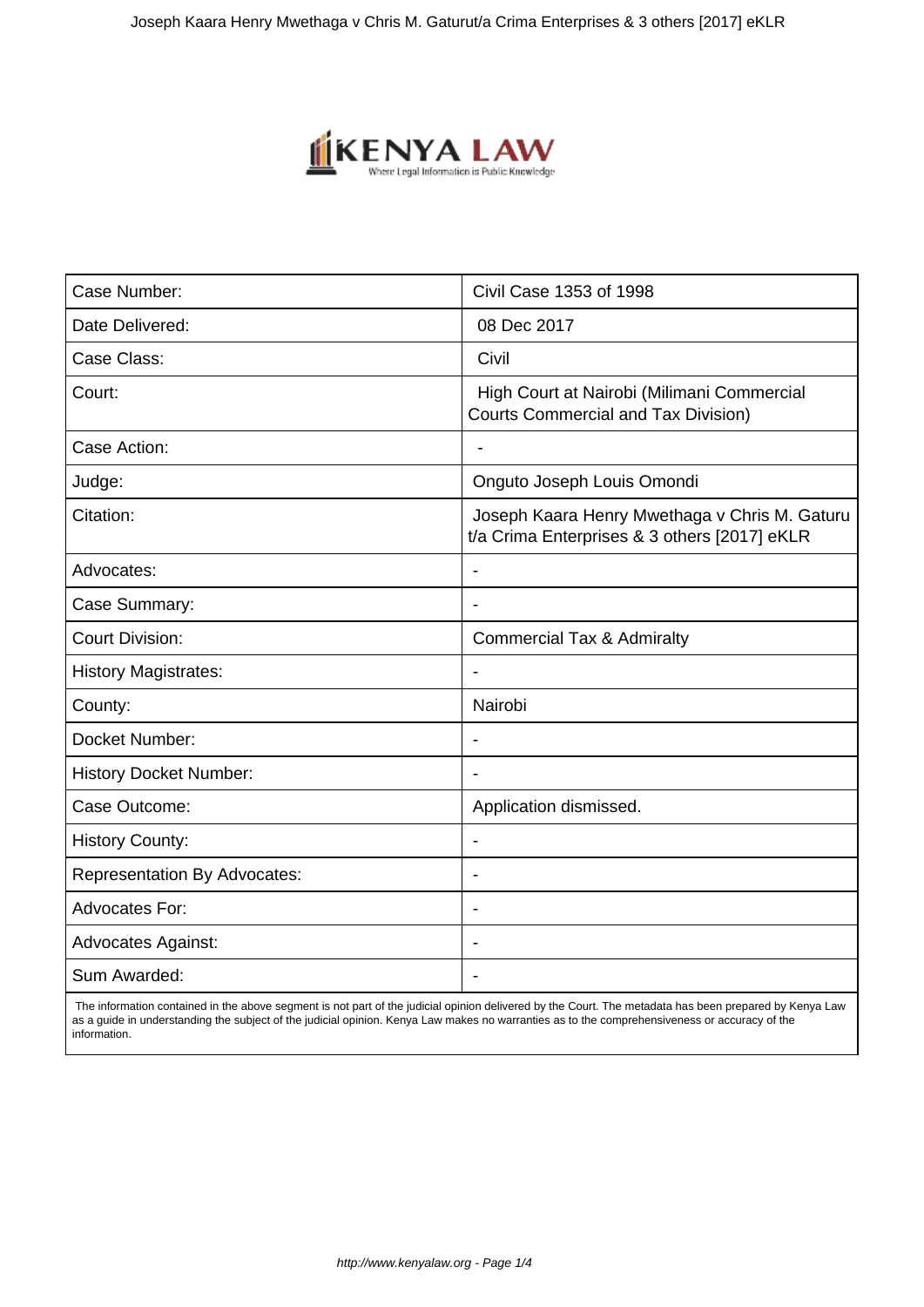## **REPUBLIC OF KENYA**

### **IN THE HIGH COURT OF KENYA AT NAIROBI**

## **COMMERCIAL & TAX DIVISION**

## **CIVIL CASE NO.1353 OF 1998**

**JOSEPH KAARA HENRY MWETHAGA................................................PLAINTIFF**

### **VERSUS**

**CHRIS M. GATURU**

| <b>THABITI FINANCE COMPANY LIMITED</b> |  |
|----------------------------------------|--|
|                                        |  |
| MUGUNANDU FARM LIMITED3RD DEFENDANT    |  |
|                                        |  |

### **RULING**

1. By his motion dated 31 October 2017, the Plaintiff seeks to have this court transfer the instant suit to the Environment and Land Court for final determination as, according to the Plaintiff, the subject matter of the dispute does not fall within the jurisdiction of this court.

2. From the face of the motion the application appears to have been prompted by the decision of the Supreme Court of Kenya in the case of **R-v- Karisa Chengo & 2 others** Petition No. 5 of 2015. Counsel for the Plaintiff also copiously referred to this decision which stands for the proposition that matters within the recluse of the High Court's jurisdiction cannot be handled by the Environment and Land Court, and by the better reason the High Court should also not handle matters which fall within the jurisdiction of the Environment and Land Court.

3. There is no doubt that the decision in **R-v- Karisa Chengo & 2 others (Supra),** by virtue of provisions of Article 163(7) of the Constitution binds this court. Matters and claims which fall within the ambit of Article 162 (2) (b) and Article 162 (3) of the Constitution as read together with Section 13 of the Environment and Land Court Act, No. 19 of 2011 cannot be adjudicated upon by this court.

4. Does the claim herein fall within the exclusive purview of Article 162 (2) (b) of the Constitution and Section 13 of the Environment and Land Court Act"

5. A quick and closer look at the Plaintiff's amended statement of claim reveals that the Plaintiff seeks to challenge the exercise of a chargees statutory right of sale and the rights which accrue by virtue of such sale. The Plaintiff in his statement of claim accuses the Defendants of failure to provide accounts. The Plaintiff also indicts the Defendants with false representation. The Defendants are accused of disposing of the suit property at an under-value. The Plaintiff then seeks damages for loss of user and for the loss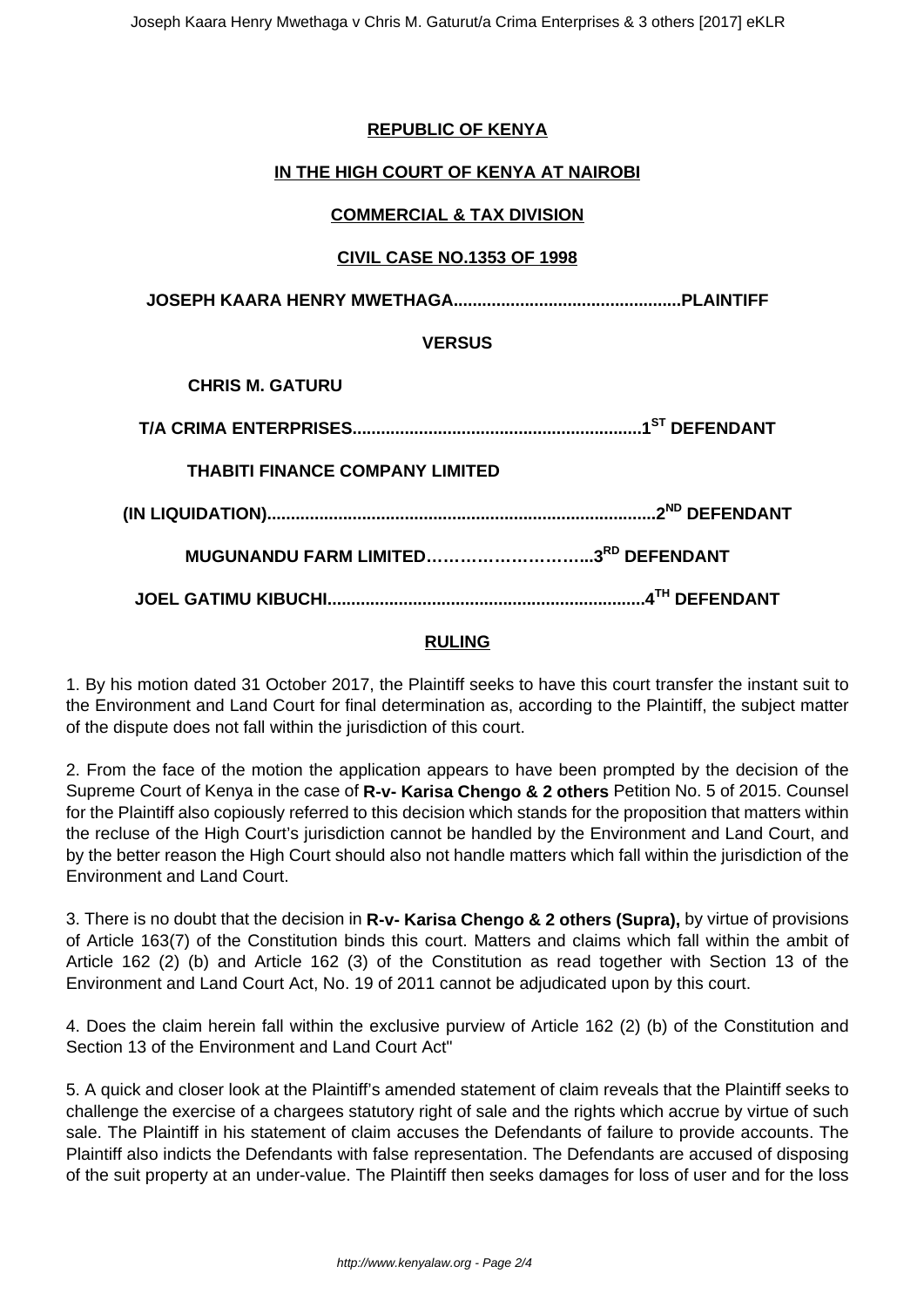sustained in the course of reconstruction. There are also allegations of fraud and failure to comply with the provisions of both the Auctioneers Act and the Land Control Act. The Defendants have denied the Plaintiff's claims seriatim.

6. Counsel for the Plaintiff, Mr. Wachira was of the opinion that the matter substantively relates to land. The Defendants counsel Mr. Mocha and Mr. Ohenga held the contrary view. According to the Defendants, this is a purely commercial matter.

7. There is no doubt that a court's jurisdiction emanates from the constitutional and statutory provisions and no court should ever seek to extend or overreach its jurisdiction by craft. By the same vein as well, a jurisdictional issue is one of substance and not merely a technical one. The court when the issue arises is enjoined to wholly reflect on the claim as well as the relevant constitutional and statutory texture.

8. I must hasten in these respects to point out that not all land related matters were intended by the Constitution to be handled by the Environment and Land Court. The relevant Constitutional indexation may be fetched to Article 162(2) (b) of the Constitution which dictated the creation of the Environment and Land Court to handle disputes relating "to the environment and the use and occupation of and title to, land". The Constitution does not say that all disputes relating to land to be handled by the Environment and Land Court. The provisions of S.13 of the Environment & Land Court Act again sought to amplify the jurisdiction of this specialty court. Inter alia, the section talks of the Environment and Land Court having jurisdiction to deal with disputes relating to "public private and community land and contracts, choses in action or other instrument granting any enforceable interest in land".

9. A charge creates no interest in land. It is purely a commercial transaction. The chargee's right is in the form of a security which is enforceable in a particular manner subject to both statute and the provisions of the charge instrument. This is the gist of S.80(1) of the Land Act, 2012.

10. The Plaintiff in the instant suit has an issue with the manner in which the chargee exercised its rights of sale. It is the process that the Plaintiff questions. It is the impugned process that the Plaintiff alleges has occasioned him loss. I do not find that the Plaintiff's claim concerns or touches on any interest in land. Rather the dispute concerns the exercises of a commercial and contractual right as conferred by statute. It is not in my view even a matter of a predominant claim over land or a commercial contract. The provisions of S. 80 (1) of the Land Act are clear that a Charge creates no interest or right in land which either party to the charge instrument may claim. Any claim pegged on the charge or exercise of rights under a charge, as in this case, must be limited to the commercial nature of the transaction and no more. This applies as well in my view to any subsequent rights including a claim in damages by either party.

11. In my view, the claim herein is not primarily about land. It's about the exercise of powers conferred by statute and the consequences of such exercise. I am therefore not convinced that the application dated 30 October, 2017 is merited.

12. It is dismissed but with no order as to costs.

# **Dated, signed and delivered at Nairobi this 8th day of December, 2017.**

**J.L.ONGUTO**

**JUDGE**